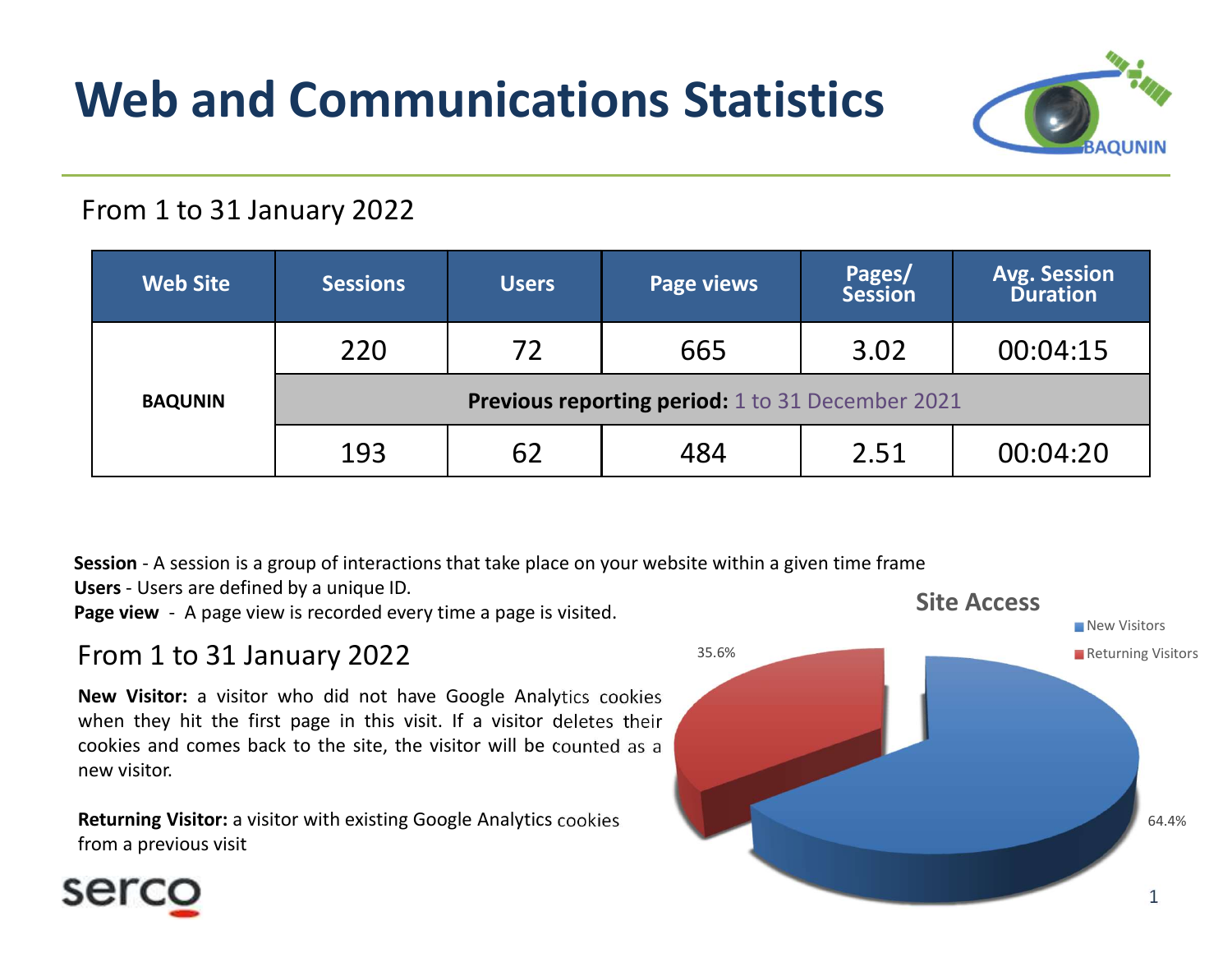## Web and Communications Statistics



#### From 1 to 31 January 2022



browser.



Behaviour